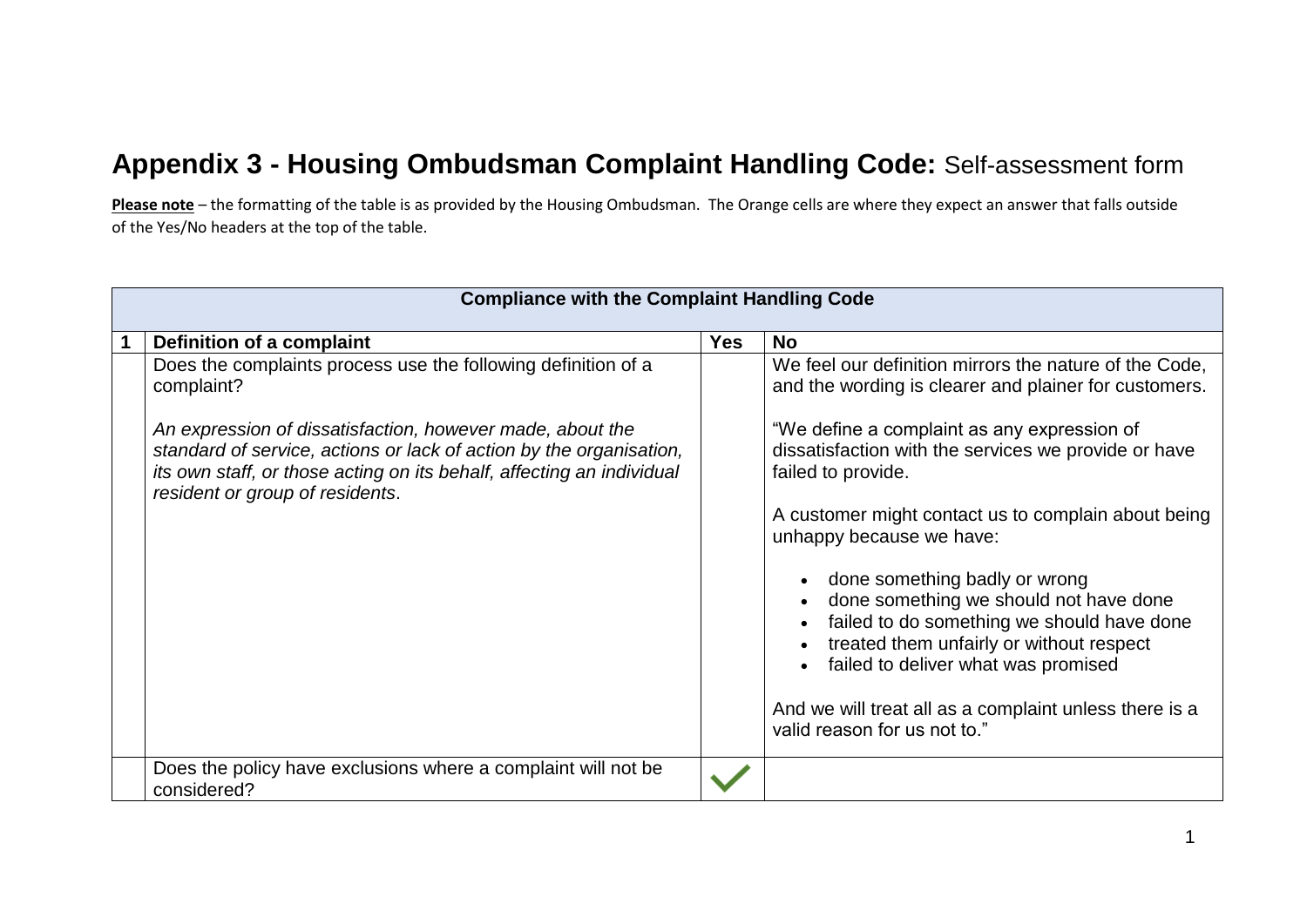|                | Are these exclusions reasonable and fair to residents?<br>Evidence relied upon                                  |     | Our reasons are in line with the example reasons<br>given in the Code.<br>Where we decide not to deal with an issue through<br>our complaints process, we give full reasons why.                                                                                              |
|----------------|-----------------------------------------------------------------------------------------------------------------|-----|-------------------------------------------------------------------------------------------------------------------------------------------------------------------------------------------------------------------------------------------------------------------------------|
| $\overline{2}$ | <b>Accessibility</b>                                                                                            |     |                                                                                                                                                                                                                                                                               |
|                | Are multiple accessibility routes available for residents to make a<br>complaint?                               |     |                                                                                                                                                                                                                                                                               |
|                | Is the complaints policy and procedure available online?                                                        |     |                                                                                                                                                                                                                                                                               |
|                | Do we have a reasonable adjustments policy?                                                                     |     | We do not have a specific reasonable adjustments<br>policy, however our complaints policy service<br>standards set out how we will make reasonable<br>adjustments as requested or identified. This includes<br>supporting customers who need help to make their<br>complaint. |
|                | Do we regularly advise residents about our complaints process?                                                  |     |                                                                                                                                                                                                                                                                               |
| $\mathbf{3}$   | <b>Complaints team and process</b>                                                                              |     |                                                                                                                                                                                                                                                                               |
|                | Is there a complaint officer or equivalent in post?                                                             |     |                                                                                                                                                                                                                                                                               |
|                | Does the complaint officer have autonomy to resolve complaints?                                                 |     |                                                                                                                                                                                                                                                                               |
|                | Does the complaint officer have authority to compel engagement<br>from other departments to resolve disputes?   |     |                                                                                                                                                                                                                                                                               |
|                | If there is a third stage to the complaints procedure are residents<br>involved in the decision making?         | N/A |                                                                                                                                                                                                                                                                               |
|                | Is any third stage optional for residents?                                                                      | N/A |                                                                                                                                                                                                                                                                               |
|                | Does the final stage response set out residents' right to refer the<br>matter to the Housing Ombudsman Service? |     |                                                                                                                                                                                                                                                                               |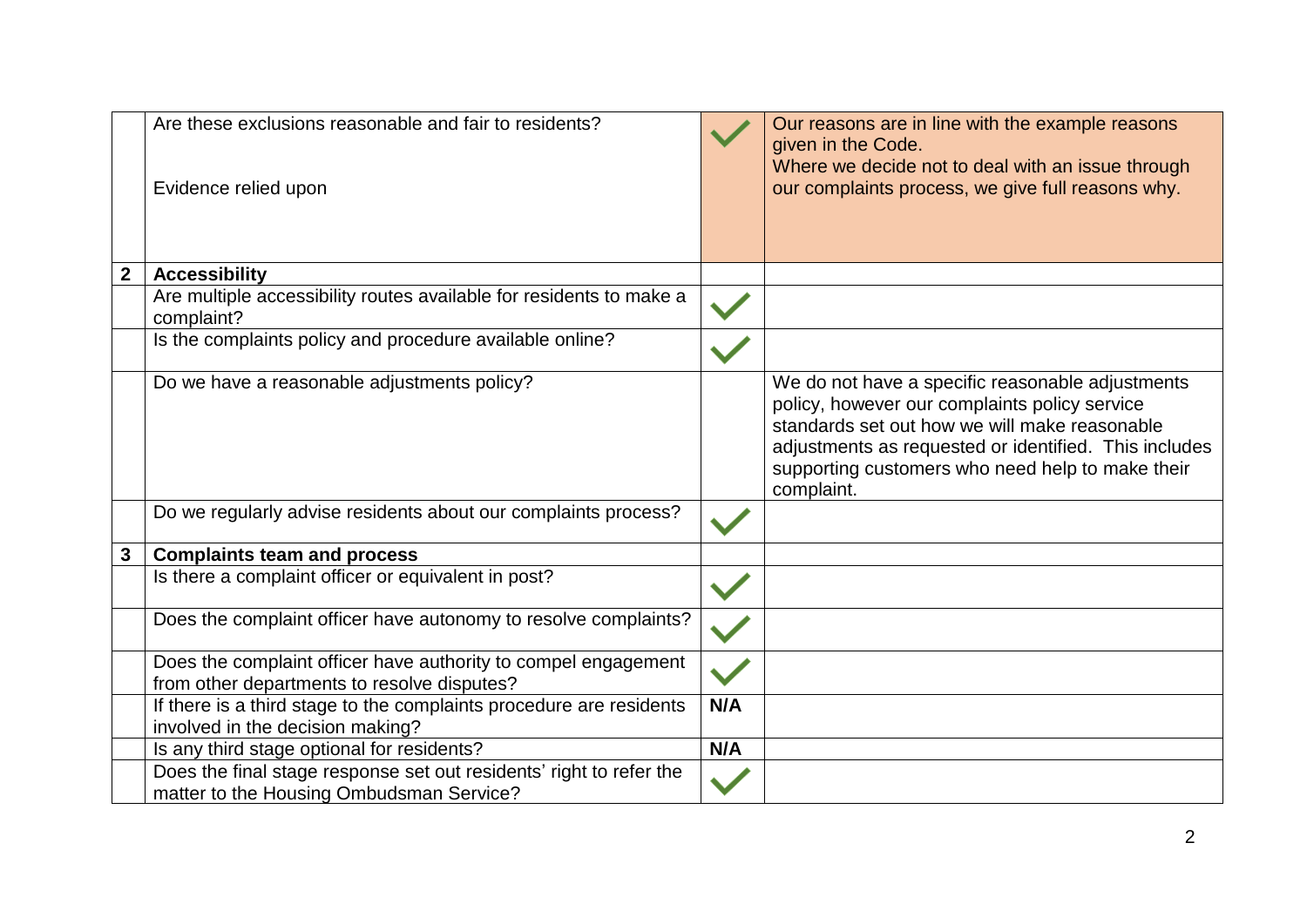|   | Do we keep a record of complaint correspondence including<br>correspondence from the resident?                                                                   |                                                                                                                                                                                                                                                                                                                                                                             |
|---|------------------------------------------------------------------------------------------------------------------------------------------------------------------|-----------------------------------------------------------------------------------------------------------------------------------------------------------------------------------------------------------------------------------------------------------------------------------------------------------------------------------------------------------------------------|
|   | At what stage are most complaints resolved?                                                                                                                      | Resolve stage. This is local resolution by the subject<br>matter expert or relevant manager within 48 of the<br>complaint being received.                                                                                                                                                                                                                                   |
| 4 | <b>Communication</b>                                                                                                                                             |                                                                                                                                                                                                                                                                                                                                                                             |
|   | Are residents kept informed and updated during the complaints<br>process?                                                                                        |                                                                                                                                                                                                                                                                                                                                                                             |
|   | Are residents informed of the landlord's position and given a<br>chance to respond and challenge any area of dispute before the<br>final decision?               |                                                                                                                                                                                                                                                                                                                                                                             |
|   | Are all complaints acknowledged and logged within five days?                                                                                                     |                                                                                                                                                                                                                                                                                                                                                                             |
|   | Are residents advised of how to escalate at the end of each<br>stage?                                                                                            |                                                                                                                                                                                                                                                                                                                                                                             |
|   | What proportion of complaints are resolved at stage one?                                                                                                         | 98% of complaints are managed at our Resolve<br>Stage (data for Feb to Sep 2020, Our new procedure<br>was introduced in February 2020)                                                                                                                                                                                                                                      |
|   | What proportion of complaints are resolved at stage two?                                                                                                         | 2% of complaints are resolved at the Customer Care<br>Escalation stage (data for Feb to Sep 2020, our new<br>procedure was introduced in February 2020)                                                                                                                                                                                                                     |
|   | What proportion of complaint responses are sent within Code<br>timescales?<br>Stage one<br>Stage one (with extension)<br>Stage two<br>Stage two (with extension) | <b>Resolve Cases</b><br>All cases raised at the Resolve stage have a target<br>response time of 48 hours, which is under the code<br>targets of 10 and 20 days<br><b>Customer Care Escalation cases</b><br>While our aim is ten days, our timescales are agreed<br>with the customers. Our average handling time for<br>2020 is 19.26 calendar days (note, not working days |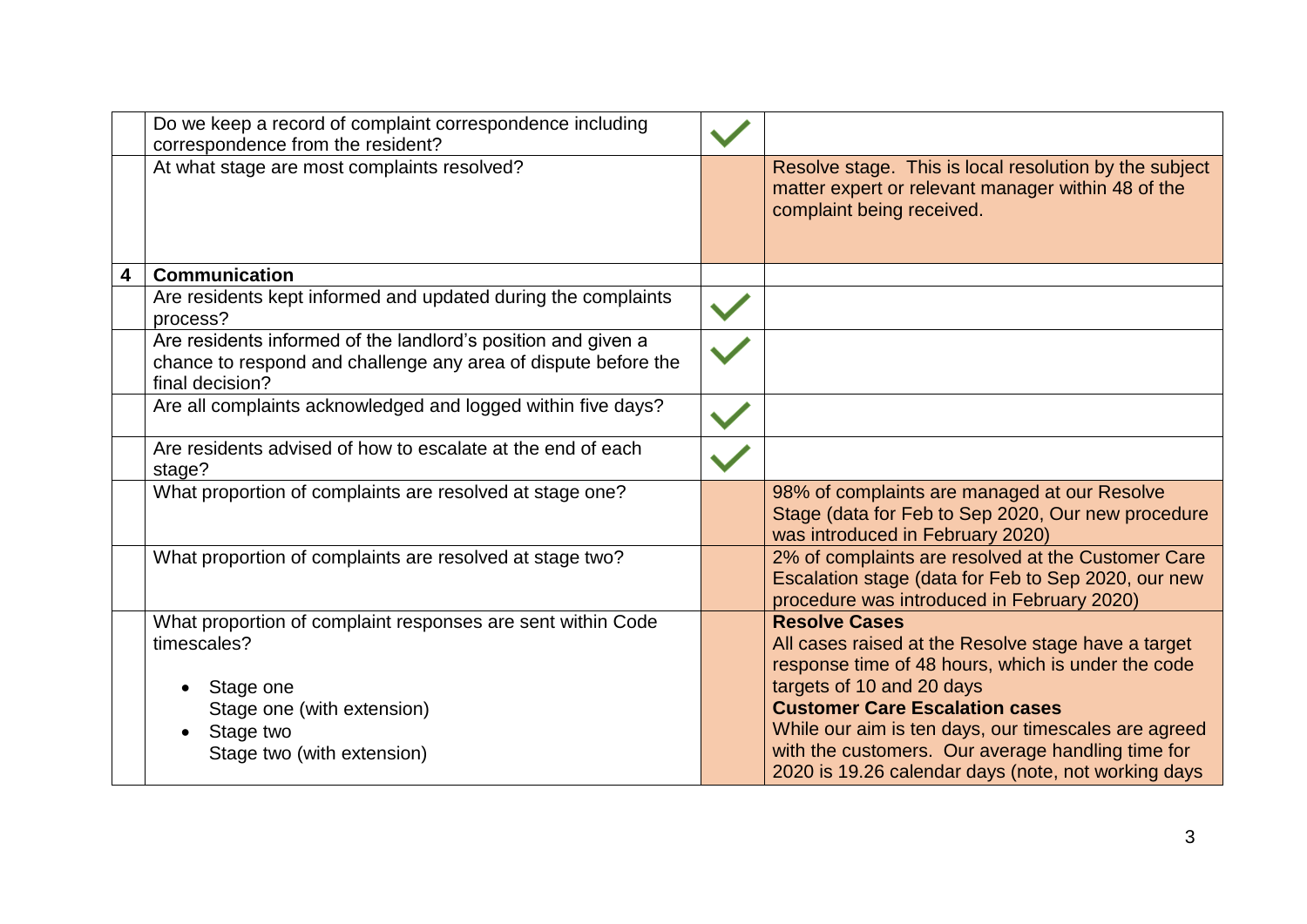|   |                                                                                   |     | which would be less). This is still within the 20 day                                                                                                                                                                                                                                                          |
|---|-----------------------------------------------------------------------------------|-----|----------------------------------------------------------------------------------------------------------------------------------------------------------------------------------------------------------------------------------------------------------------------------------------------------------------|
|   |                                                                                   |     | Code target time.                                                                                                                                                                                                                                                                                              |
|   | Where timescales have been extended did we have good<br>reason?                   |     |                                                                                                                                                                                                                                                                                                                |
|   | Where timescales have been extended did we keep the resident<br>informed?         |     |                                                                                                                                                                                                                                                                                                                |
|   | What proportion of complaints do we resolve to residents'<br>satisfaction         |     | 53% of customers are satisfied with the handling of<br>their complaint, up from 24.4% a year ago (12m<br>rolling scores, Viewpoint team survey)<br><b>Complaint Outcomes</b><br>February to end August 2019:<br>Upheld - 42%<br><b>Partially Upheld - 40%</b><br>Not Upheld - 13%<br>N/A - 6% (not yet closed) |
| 5 | <b>Cooperation with Housing Ombudsman Service</b>                                 |     |                                                                                                                                                                                                                                                                                                                |
|   | Were all requests for evidence responded to within 15 days?                       |     | All target times or requests have been met. Note -<br>sometimes the HO have given us longer than 15<br>days.                                                                                                                                                                                                   |
|   | Where the timescale was extended did we keep the Ombudsman<br>informed?           | N/A |                                                                                                                                                                                                                                                                                                                |
| 6 | <b>Fairness in complaint handling</b>                                             |     |                                                                                                                                                                                                                                                                                                                |
|   | Are residents able to complain via a representative throughout?                   |     |                                                                                                                                                                                                                                                                                                                |
|   | If advice was given, was this accurate and easy to understand?                    |     |                                                                                                                                                                                                                                                                                                                |
|   | How many cases did we refuse to escalate?<br>What was the reason for the refusal? |     | 0 (Zero)                                                                                                                                                                                                                                                                                                       |
|   |                                                                                   |     |                                                                                                                                                                                                                                                                                                                |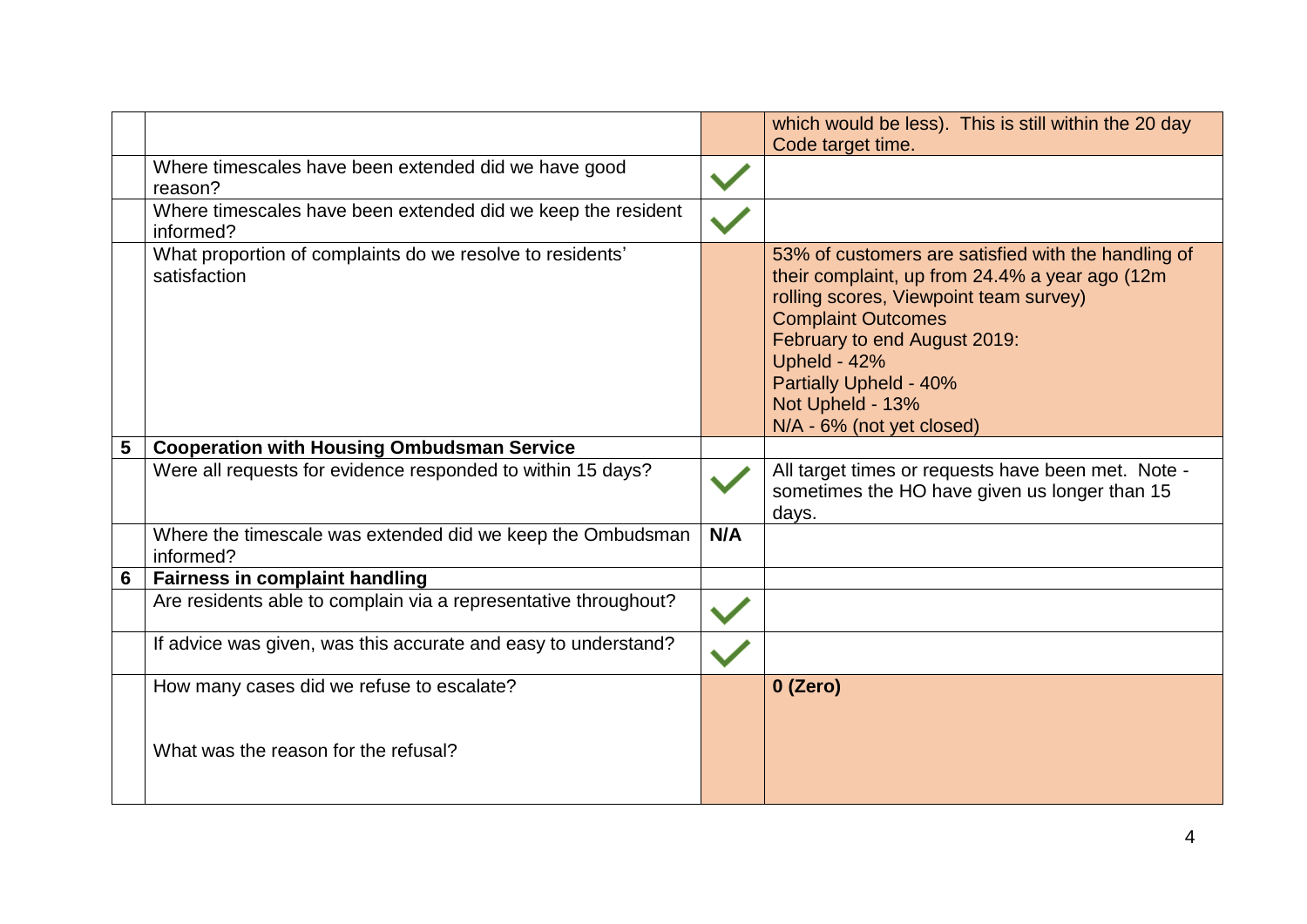|   | Did we explain our decision to the resident?                                                                      | N/A |                                                                                                                                                                                                                                                                                                                                                                                                                                                                                                                   |
|---|-------------------------------------------------------------------------------------------------------------------|-----|-------------------------------------------------------------------------------------------------------------------------------------------------------------------------------------------------------------------------------------------------------------------------------------------------------------------------------------------------------------------------------------------------------------------------------------------------------------------------------------------------------------------|
|   | <b>Outcomes and remedies</b>                                                                                      |     |                                                                                                                                                                                                                                                                                                                                                                                                                                                                                                                   |
|   | Where something has gone wrong are we taking appropriate<br>steps to put things right?                            |     |                                                                                                                                                                                                                                                                                                                                                                                                                                                                                                                   |
| 8 | <b>Continuous learning and improvement</b>                                                                        |     |                                                                                                                                                                                                                                                                                                                                                                                                                                                                                                                   |
|   | What improvements have we made as a result of learning from<br>complaints?<br>How do we share these lessons with: |     | Specialists to manage complex decant cases<br>$\bullet$<br>Void process review - resulting in additional<br>time for snagging to be sorted for customers<br>moving in<br>Communication report and actions cross<br>business<br>Updated policies and procedures including<br>$\bullet$<br>customer alterations and in progress with<br>disrepair and compensation<br>How to Documents – including damp and<br>mould<br>Data Quality project key input<br>$\bullet$<br>a) We set up a new Customer panel this year, |
|   | a) residents?                                                                                                     |     | which has a Complaints sub group that is<br>working with us to recommend best ways to<br>share lessons with customers                                                                                                                                                                                                                                                                                                                                                                                             |
|   | b) the board/governing body?                                                                                      |     | b) Six monthly report to the Board<br>c) Quarterly Health and Safety Committee report                                                                                                                                                                                                                                                                                                                                                                                                                             |
|   | c) In the Annual Report?                                                                                          |     | d) Monthly Insights meeting                                                                                                                                                                                                                                                                                                                                                                                                                                                                                       |
|   | Has the Code made a difference to how we respond to<br>complaints?                                                |     | We feel that other than making minor changes to<br>definitions, our Policy and Procedure already<br>mirrored the code. This was validated by an external<br>audit by KPMG in October 2020.<br>We were already on a journey to improve our<br>responses to customer complaints, and look forward<br>to continuing this.                                                                                                                                                                                            |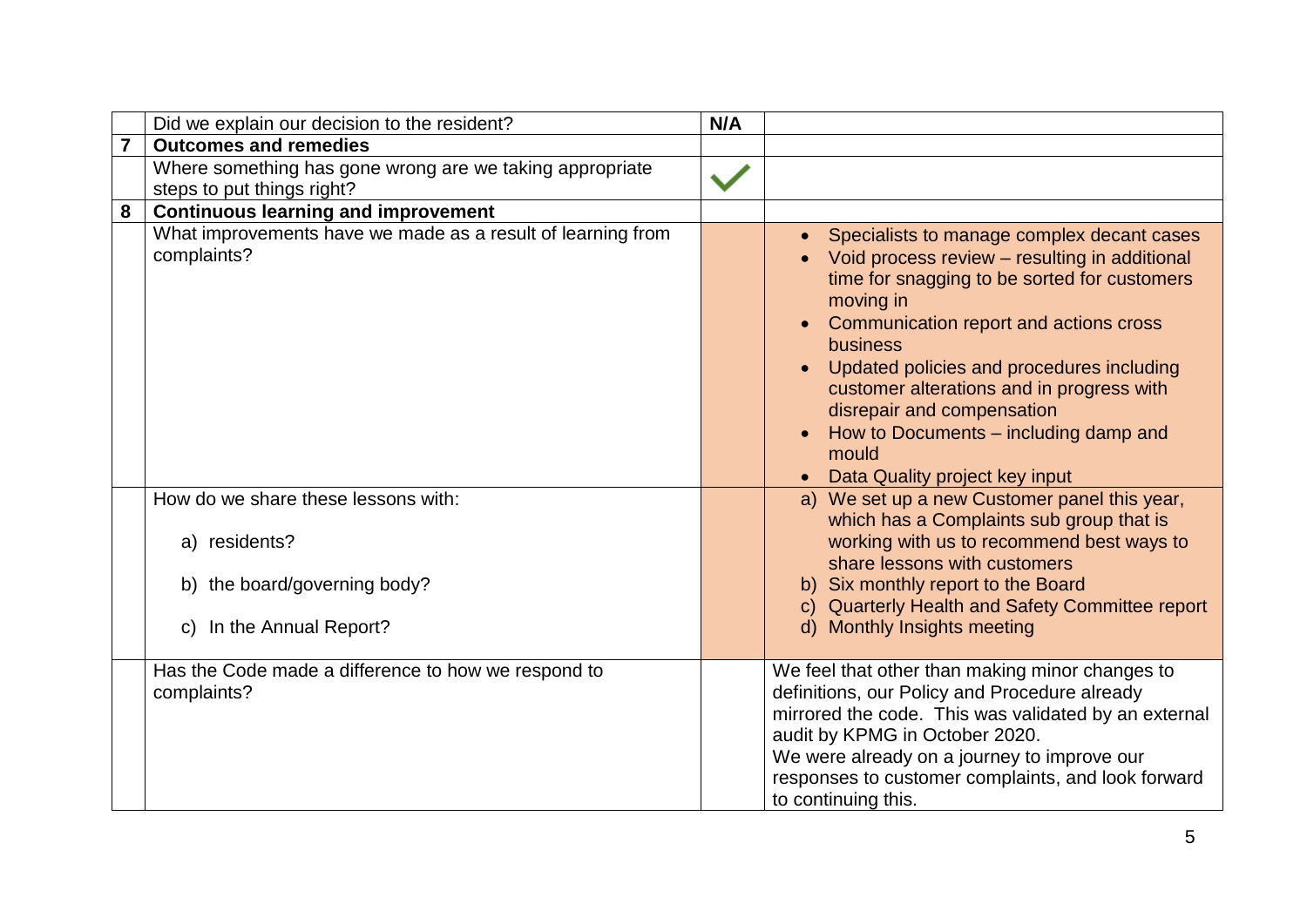| What changes have we made? | The areas highlighted in yellow are the additions to                                                 |
|----------------------------|------------------------------------------------------------------------------------------------------|
|                            | our Complaints Policy from the review of the Code.                                                   |
|                            | 2. Aims and service standards                                                                        |
|                            |                                                                                                      |
|                            |                                                                                                      |
|                            | In order to achieve our aims we will follow and meet a<br>set of service standards which are:        |
|                            |                                                                                                      |
|                            | giving customers clear information about how they                                                    |
|                            | can make a complaint. This includes making it                                                        |
|                            | easy for them to give us feedback by accepting<br>complaints in a range of ways including in person, |
|                            | by phone, by email, through our customer                                                             |
|                            | website, by social media or by letter or form. We                                                    |
|                            | will investigate complaints in the same way<br>regardless of what channel a customer uses to         |
|                            | report them.                                                                                         |
|                            |                                                                                                      |
|                            | 3. Definitions                                                                                       |
|                            | We define a complaint as any expression of                                                           |
|                            | dissatisfaction with the services we provide or have                                                 |
|                            | failed to provide.                                                                                   |
|                            | A customer might contact us to complain about being                                                  |
|                            | unhappy because we have:                                                                             |
|                            |                                                                                                      |
|                            | done something badly or wrong<br>done something we should not have done                              |
|                            | failed to do something we should have done                                                           |
|                            | treated them unfairly or without respect                                                             |